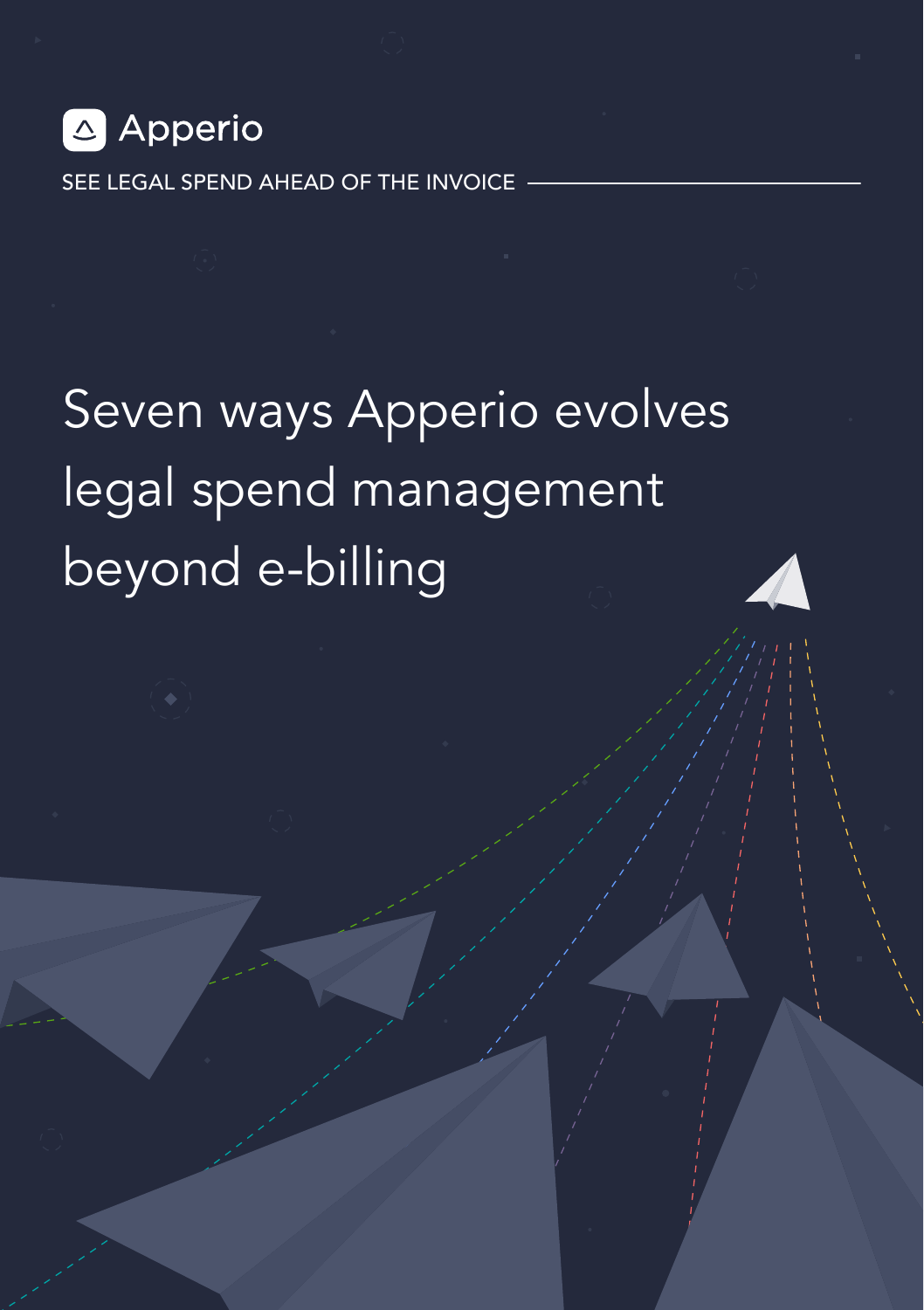### Introduction

Apperio's legal spend management platform is often compared with e-billing. While both technologies provide value to corporate legal departments, and they have similar objectives, in practice they go about achieving these goals very differently.

The reason for this stems from how the products work. E-billing software generally receives invoices from law firms and automatically reviews the bills for compliance with predefined billing guidelines. This application of automation is useful, however e-billing still requires an invoice to trigger a reaction.

This dependence on invoices has been a long-standing challenge, particularly when legal bills are complex and frequently based on hourly rates. Corporate counsel rely on invoices to understand how much legal spend has been accrued – yet these can arrive months after the work is performed, while open matters are accruing costs all the time.

By contrast, Apperio's [legal spend management approach](https://www.apperio.com/tag/legal-spend-management) is proactive. The software [draws data from the time and billing systems](https://www.apperio.com/blog/apperio-law-firms-faqs) used by law firms. This information is available immediately on demand, bringing transparency and predictability to legal spending ahead of the invoice. Clients can see exactly the same data as law firms, at the same time.

Here are several things you can do with Apperio that go beyond traditional. invoice-based e-billing solutions.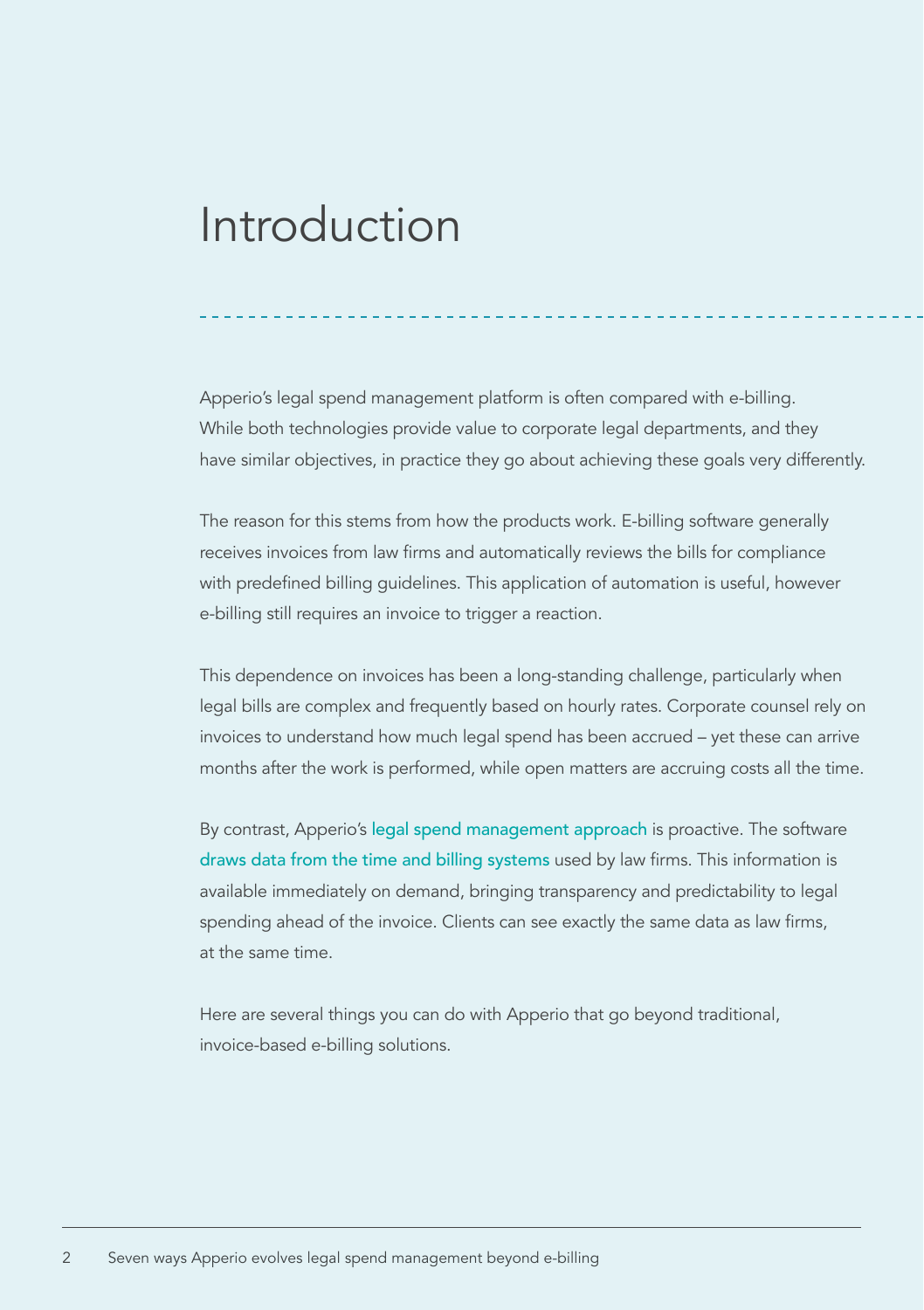

1 View current WIP and accruals – ahead of the invoice

The most obvious difference lies in work-in-progress (WIP). Unlike e-billing, Apperio's data originates from law firms' own time entry systems. This allows you to see the current WIP and associated billable time that has accrued, as it happens. The [dashboard](https://www.apperio.com/news/new-apperio-dashboards) will show you both billed time and unbilled time, so when the business asks how much the legal department has spent, you'll have the precise answer at your fingertips.

This provides complete budget oversight and cost certainty for any given matter – and in aggregate across all your matters.

| <b>OOO</b> BACKS<br>C . Province is combusiness that board | ×<br>٠                     |                                                                                                 |                                        |                                           | 会 1                                 |  |
|------------------------------------------------------------|----------------------------|-------------------------------------------------------------------------------------------------|----------------------------------------|-------------------------------------------|-------------------------------------|--|
| Apperio                                                    | Acres International        |                                                                                                 |                                        | Last Arts releast Nov 5, 2019             | <b>The America</b>                  |  |
| Dashbaard                                                  |                            |                                                                                                 |                                        |                                           |                                     |  |
| New matters                                                | <b>Matters</b>             | Spend summary                                                                                   |                                        |                                           | Thiceands<br>٠                      |  |
| Now matters rend scring                                    | Without Miles<br>86<br>456 | Total<br><b>Billind</b><br><b>United</b><br>£12,931,685 £10,531,370 £2,400,315<br><b>HOLA</b>   |                                        |                                           |                                     |  |
| $\mathbf{r}$<br><b>Mark</b><br><b>Budget summary</b>       | $\mathbf{r}$<br>Ves        | Top matters:                                                                                    | This month<br>٠                        | You Low firms:                            | Thiungeth<br>٠                      |  |
| (2.400.311)                                                | 03333370                   | Motor<br>Jones Soda Co. - 45 Corbett Esta<br><b>Wanter Barb &amp; Ladiers</b><br>ENEA  > Borlin | <b>Sold</b><br>Ported<br>64400<br>6676 | <b>Louisval</b><br>Kenner, Bach & Ledorer | <b>Backup</b><br>£125.6c<br>$-10.5$ |  |
| 40%<br>139                                                 | 30%<br>$^{50}$             | Lease rement \$44 Charles Him<br><b>Parters Show Glorid</b><br><b>CASA</b>                      | (200.24)<br>125.66                     | <b>D</b> Patton Shan Edged                | £93.5x<br>$\sim$                    |  |
| Von                                                        | Vol.                       | <b>Killsman</b> - 436 Church Burght<br>Kenner Bach & Ladiers<br>APSC + Singupore                | C10c<br>63254                          | <b>Pelfield &amp; Associates</b>          | 0.82.76<br><b>Table</b>             |  |
| £12,931,605                                                | Without badget             | Discousse Communications - NS.<br>Kenner, Bach & Ledison<br>EWEA  > Barlin                      | 633.26<br>£300k                        | West Wheder Helenan Salowan,              | £23.2×<br><b>Contractor</b>         |  |
| 10%<br>$^{30}$                                             | 20%<br>$\omega$            | Chem Cry - 1349 Altitudiend<br><b>Buffeld &amp; Associates</b><br>Annis                         | £121.66<br>45.5%                       | <b>B</b> South 14                         | <b>CLO</b><br>$-10.5$               |  |
|                                                            |                            | Vide-503 Ohnoud Expresses<br><b>Parties Show &amp; Local</b><br>ENSA 1  1 Bora                  | <b>CIRRSA</b><br>(3.6)                 | Network Martinsk                          | (2.5)<br><b>STAR</b>                |  |
| Ves                                                        | Vine                       |                                                                                                 |                                        |                                           |                                     |  |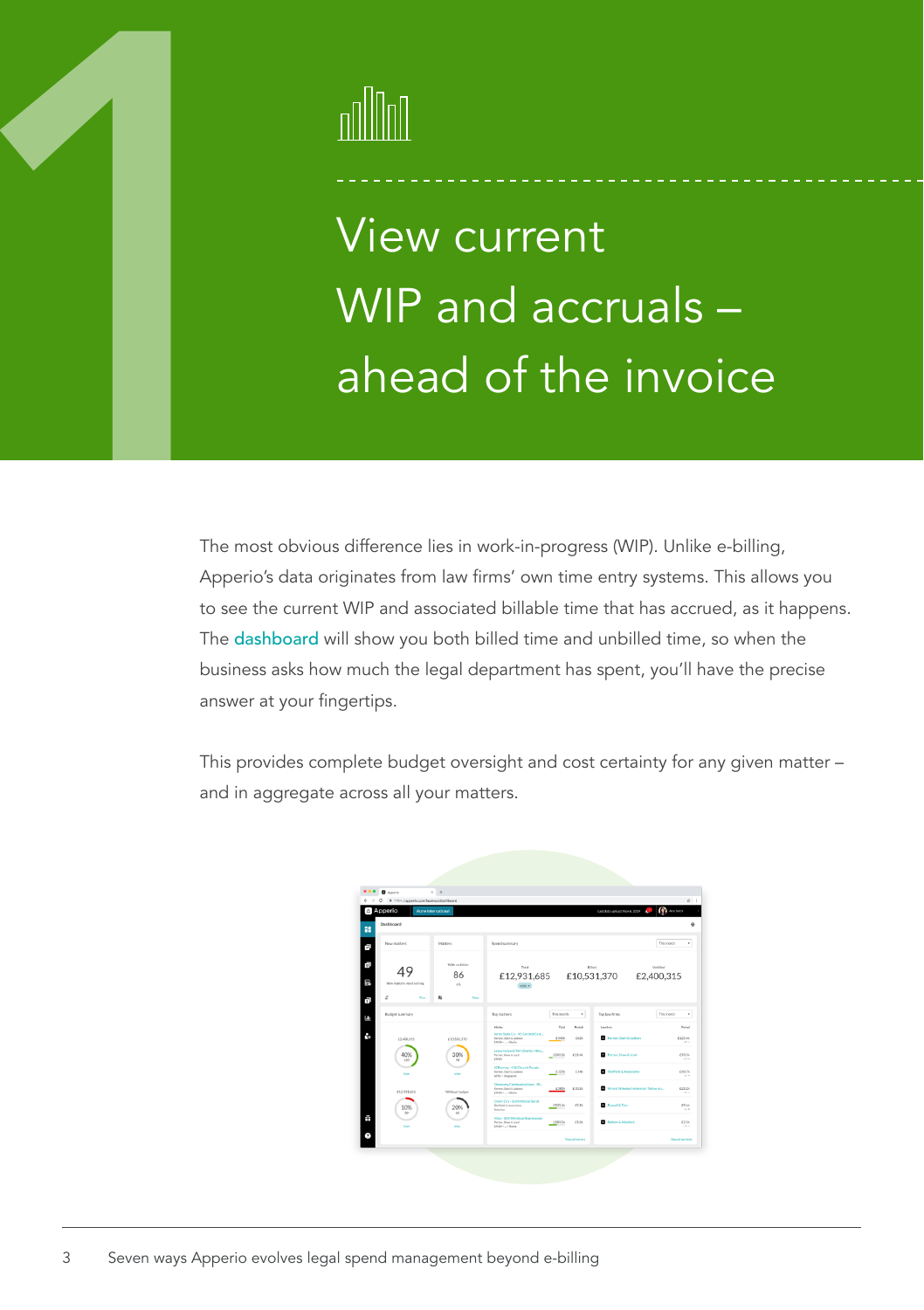

## Prevent "bill shock" and surprise invoices

2 With Apperio, your new-found oversight on accrued fees will prevent that sinking feeling: either when you get that call from your relationship partner to soften the blow on an impending invoice, or when you realize payment is due on already-forgotten work completed six months ago.

> In this way, invoices simply represent a formal request for payment, rather than the starting point of negotiations.

For [customers like Phoenix Group](https://www.apperio.com/stories/phoenix-group) this is critical. As a matter of policy, their legal department must account for accruals and re-forecast their budget every month. More importantly, they must provide evidence to justify [cost overruns, which previously](https://www.apperio.com/blog/legal-budget-private-equity)  [required](https://www.apperio.com/blog/legal-budget-private-equity) phone calls, emails and spreadsheets to fill in the gaps between invoices. This was reactionary and a laborious task – now it's all automated right there in Apperio.

| <b>SEE BASES</b>                        | × L                        |                       |                                                   |                                    |                          |  |  |
|-----------------------------------------|----------------------------|-----------------------|---------------------------------------------------|------------------------------------|--------------------------|--|--|
| C B Hirt-Sapperin compusivess/deshboard |                            |                       |                                                   |                                    | 9.1                      |  |  |
| Apperio                                 | Acres International        |                       |                                                   |                                    | <b>Ca</b> Amdrein<br>×.  |  |  |
| Spend overview<br>ť.                    |                            |                       |                                                   | $\pm$ 0                            | 1.67300-310er2339 B      |  |  |
| ö<br>Total                              |                            | Billed                |                                                   | Unbilled                           |                          |  |  |
| ā)<br>Б                                 | £3,139,587                 | £1,945,466            |                                                   | £1,194,121                         |                          |  |  |
| 司<br>Currelative Spend                  |                            |                       | Monthly spend                                     |                                    |                          |  |  |
| For B Courses<br>Ш<br>con               |                            |                       | <b>B</b> titled <b>B</b> thinking<br><b>CRISS</b> |                                    |                          |  |  |
| ÷,<br>Chr.                              |                            |                       | Current                                           |                                    |                          |  |  |
| CN                                      |                            |                       | (439)                                             |                                    |                          |  |  |
| cze                                     |                            |                       | cm                                                |                                    |                          |  |  |
|                                         | On.<br>$\lambda$<br>$\sim$ | $^{12}$<br><b>New</b> | $\alpha$<br>$_{\rm{1d}}$<br>$\Delta\alpha$        | Om<br>$\mathcal{G}_{\mathrm{opt}}$ | Corp.<br><b>Security</b> |  |  |
|                                         |                            |                       |                                                   |                                    |                          |  |  |
|                                         |                            |                       |                                                   |                                    |                          |  |  |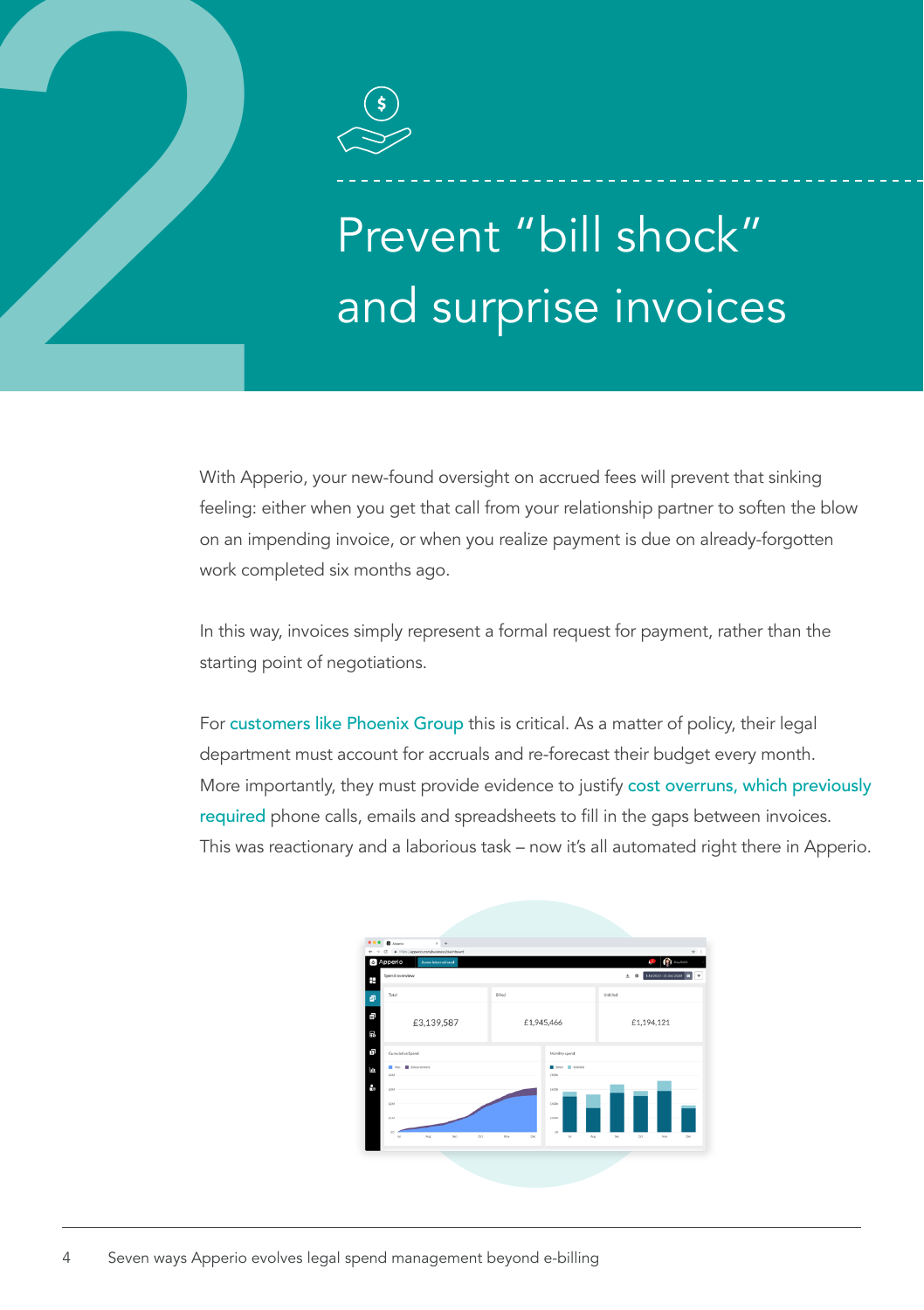

# 3 Control your legal spend proactively

Legal spend management has evolved to provide in-house counsel with greater control of their department. This is based on having full transparency of all legal work being carried out across the organization, in real time.

Unlike e-billing, which only shows part of the picture and after the event, Apperio provides full insight on legal fees from instruction to invoice approval. This means you can monitor spend at a high level, with the data available to drill into live matters as they progress towards budgets.

Perhaps this means taking greater internal ownership of a particular matter, reducing the scope of low-value work, or reviewing the strategies of specific projects with your law firms.

The point is, when you can see the costs in real-time, you have an opportunity to take action and control those costs, before a matter goes over budget. The alternative is to wait and react to a problem that has fully manifested, or an invoice that's higher than expected and catches you off guard.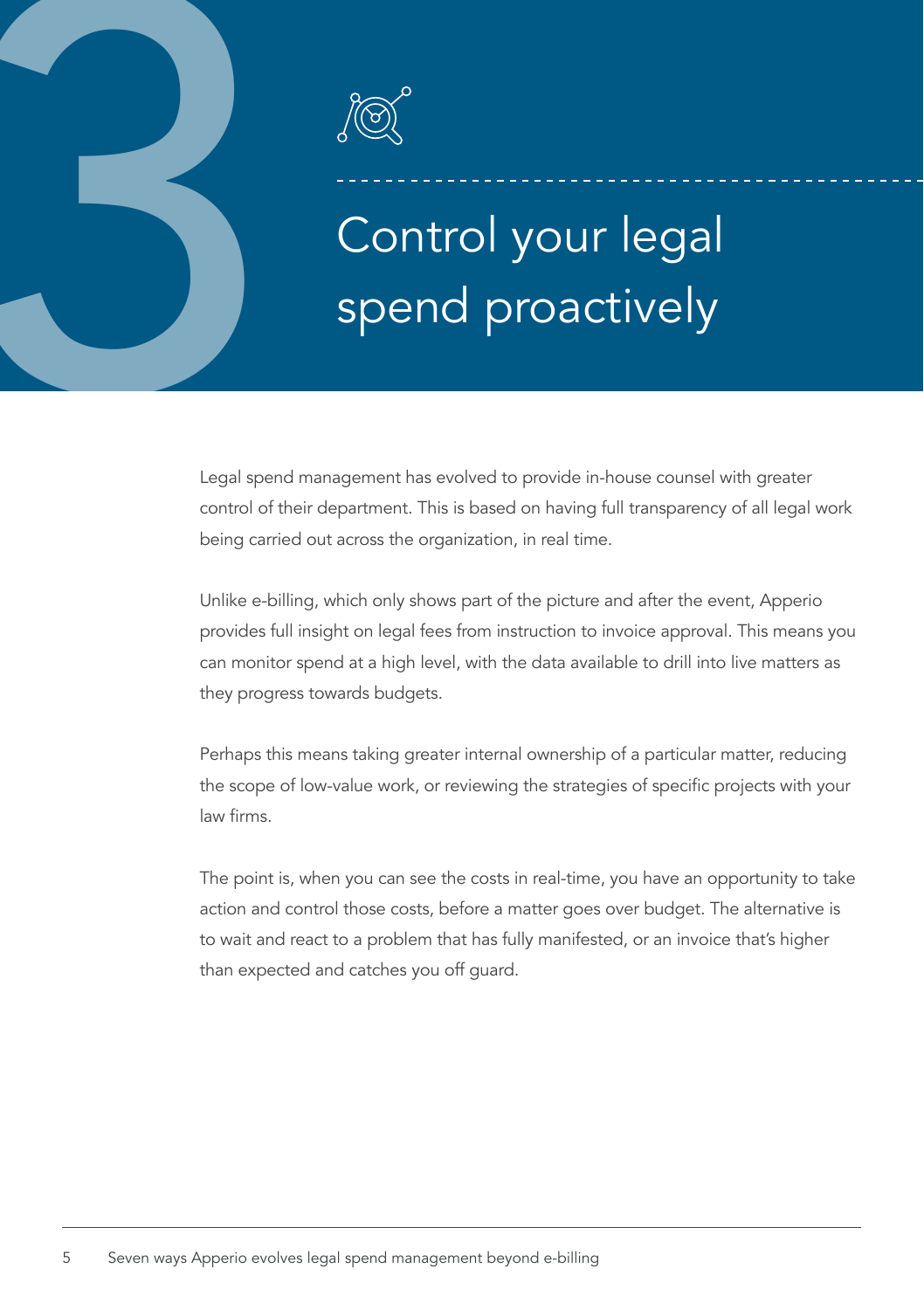

# See law firm time<br>
See law firm time<br>
entries and narrationally necessary, Apperio allows you to review the det<br>
and narratives that will result (or have resulted) in fees charged to y entries and narratives

When occasionally necessary, Apperio allows you to review the detailed time entries and narratives that will result (or have resulted) in fees charged to your organization. For example, a GC can drill into the full breakdown of work being charged to their matters, at each seniority level, to ensure the work completed meets expectations and instructions.

Law firms also benefit from this level of transparency for three reasons:

- When clients are actively engaged in the work of external counsel, they are better equipped to set and reset expectations as the work progresses. This prevents hours of wasted time and effort that risks being written off at invoice stage, allowing law firms to focus on providing mutually beneficial, high-value services instead.
- Law firms are paid faster on invoices that do not come as a surprise to clients, since they are informed of the fees being billed throughout each matter's progress and there are no surprises.
- Ultra-transparency is considered a competitive edge by innovative law firms, such as [Dentons](https://info.apperio.com/rs/793-ZDU-141/images/Ultra-Transparency-in-Law-Firm-Fees-Is-a-Competitive-Advantage.pdf). Tactically, their internal data hygiene improves dramatically thanks to the Hawthorne effect. Strategically, these law firms gain trust and stand to win a greater share of their clients' legal spend.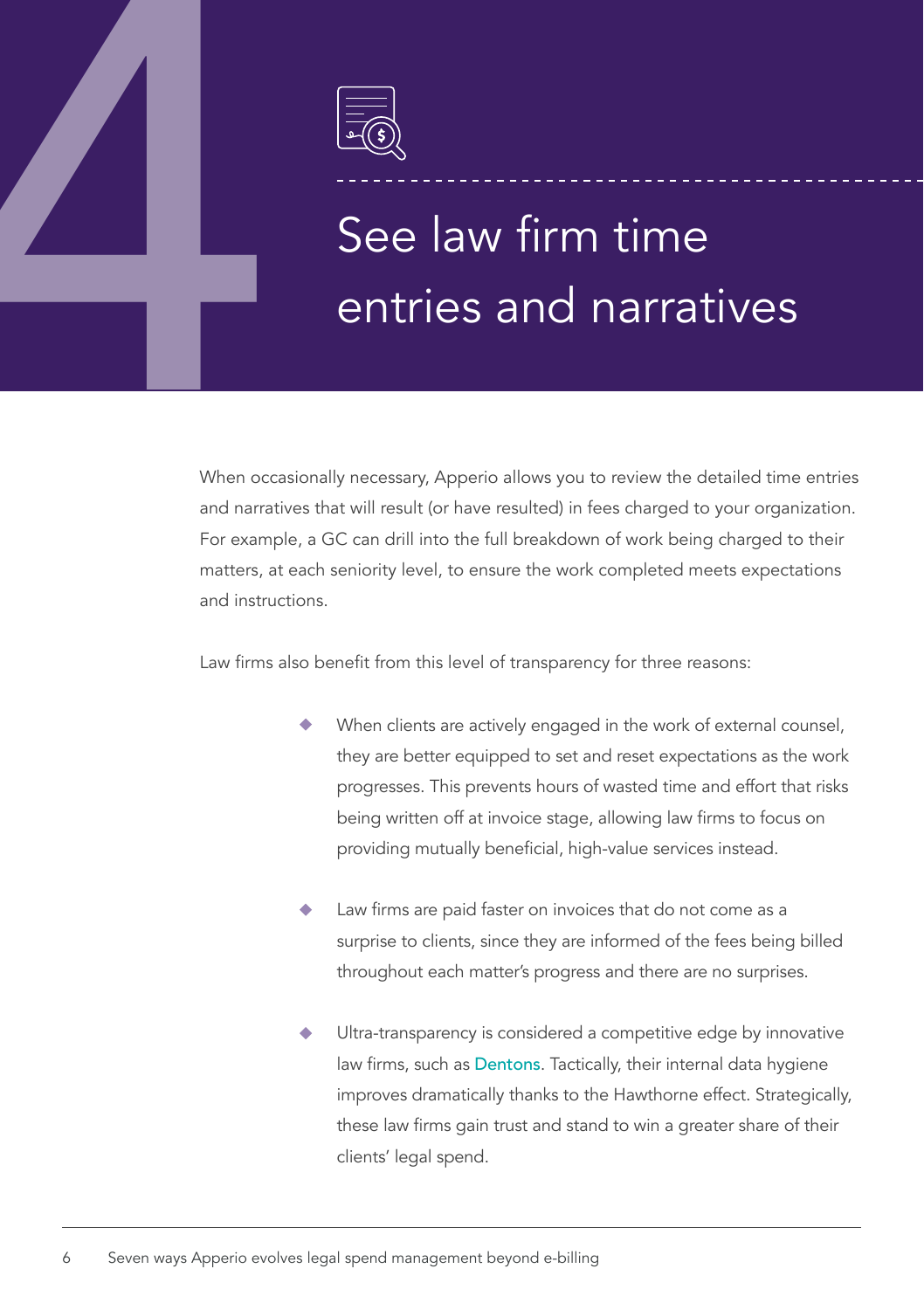

# 5 Analyze both current and historical spend

Invoices are by definition retrospective, so e-billing can only hope to analyze historical spend. And even then, often only when it has already been processed by the software.

While it's important to know where you were, it's equally important to know where you are now, relative to where you are going.

Upon activation, Apperio can perform a complete analysis of all your historical and current spending trends. This draws on the rich data that law firms already have in their time-keeping systems about your organization's spend history. This is information that you might not otherwise be able to access, let alone analyze.

E-billing does not have this capability to gather historical data but rather can only react to invoices received post-go-live.

Apperio can provide that total picture of your legal spend with data, analytics and visualizations. These tools allow you to find insights in a way that is specific to your organization and not based on general benchmarks.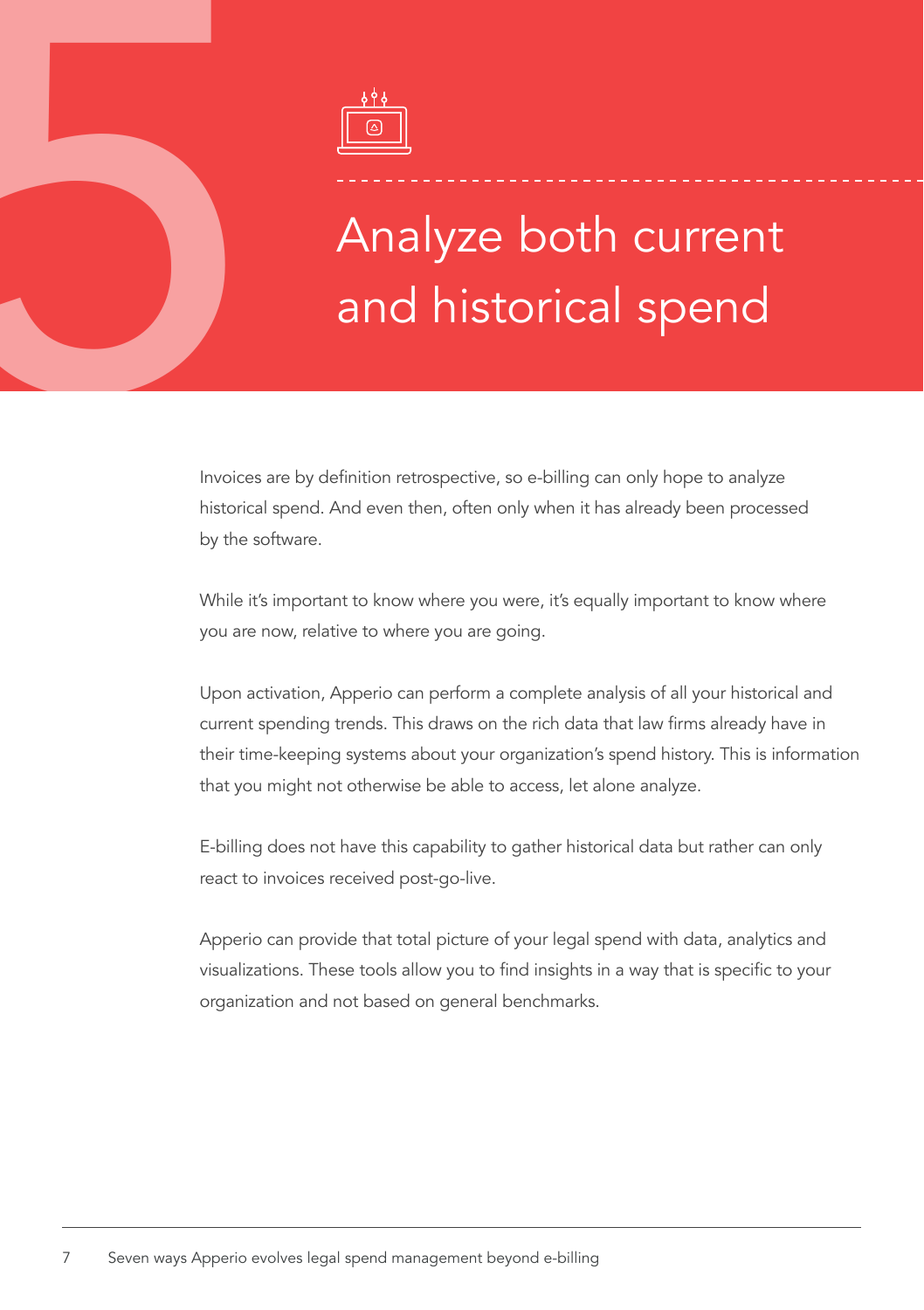

**Example 18 April 1997**<br> **Example 18 April 1997**<br>
We believe that legal technology should enhance productive work<br>
We believe that legal technology should enhance productive work<br>
weaponize data (e.g. for the sake of disco relationships with datadriven conversations

We believe that legal technology should enhance productive working relationships between in-house legal teams and their law firms. Software solutions that weaponize data (e.g. for the sake of discounts and write-offs) create adversarial situations that can erode trust between all parties.

Conversely, taking a proactive approach to legal spend management improves transparency, predictability and fair value by [putting law firms and clients on](https://www.apperio.com/news/apperio-new-law-firm-dashboard)  [the same page](https://www.apperio.com/news/apperio-new-law-firm-dashboard). Apperio provides data to drive collaborative conversations that prove to be "fair and equitable" for both sides, as [Sarah Gormley](https://www.linkedin.com/in/sarah-gormley-3a423ba3/), Head of Legal Operations at Phoenix Group confirms:

"We are quite close to the law firms on our panels, and we treat outside counsel as an extension of the in-house team," she said in a [case study about their use of](https://www.apperio.com/stories/phoenix-group)  [Apperio](https://www.apperio.com/stories/phoenix-group). "Software tools that help you to have an open conversation are key to managing those relationships."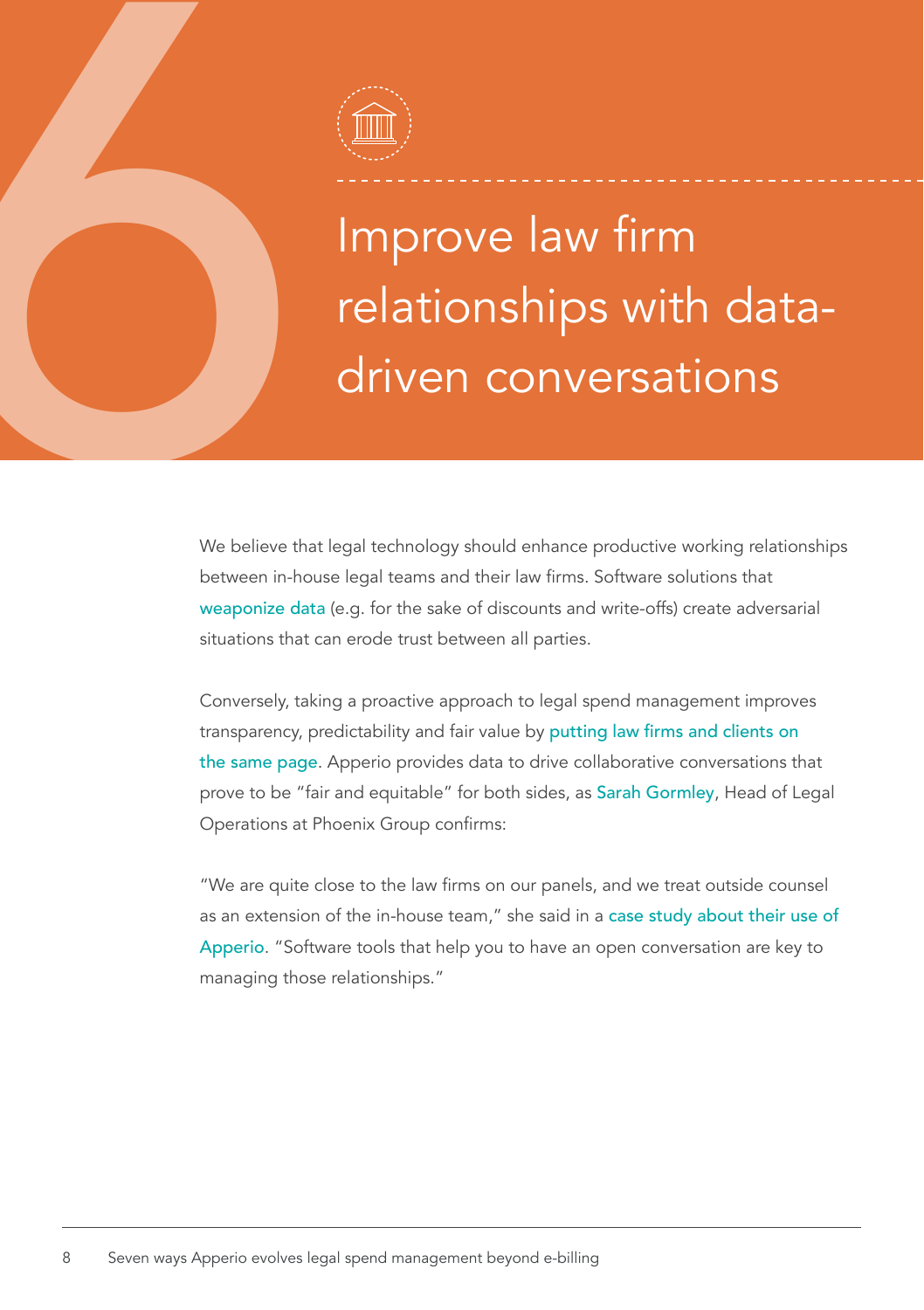

Figure 1<br>
The merit from industry-leading<br>
Security, user experience<br>
customer support<br>
With both ISO 27001 and SOC2 Type 2 certification, Appenio gives you the<br>
confidence that security is built into every aspect of our p security, user experience customer support

With both ISO 27001 and SOC2 Type 2 certification, Apperio gives you the confidence that security is built into every aspect of our platform and company operations.

Our focus on [user experience](https://www.apperio.com/blog/legal-tech-user-experience) and [customer support](https://www.apperio.com/blog/day-in-life-apperio-support) means we can have customers finding success in just weeks, instead of the months or years required to fully realize the benefits of many invoice-based e-billing solutions.

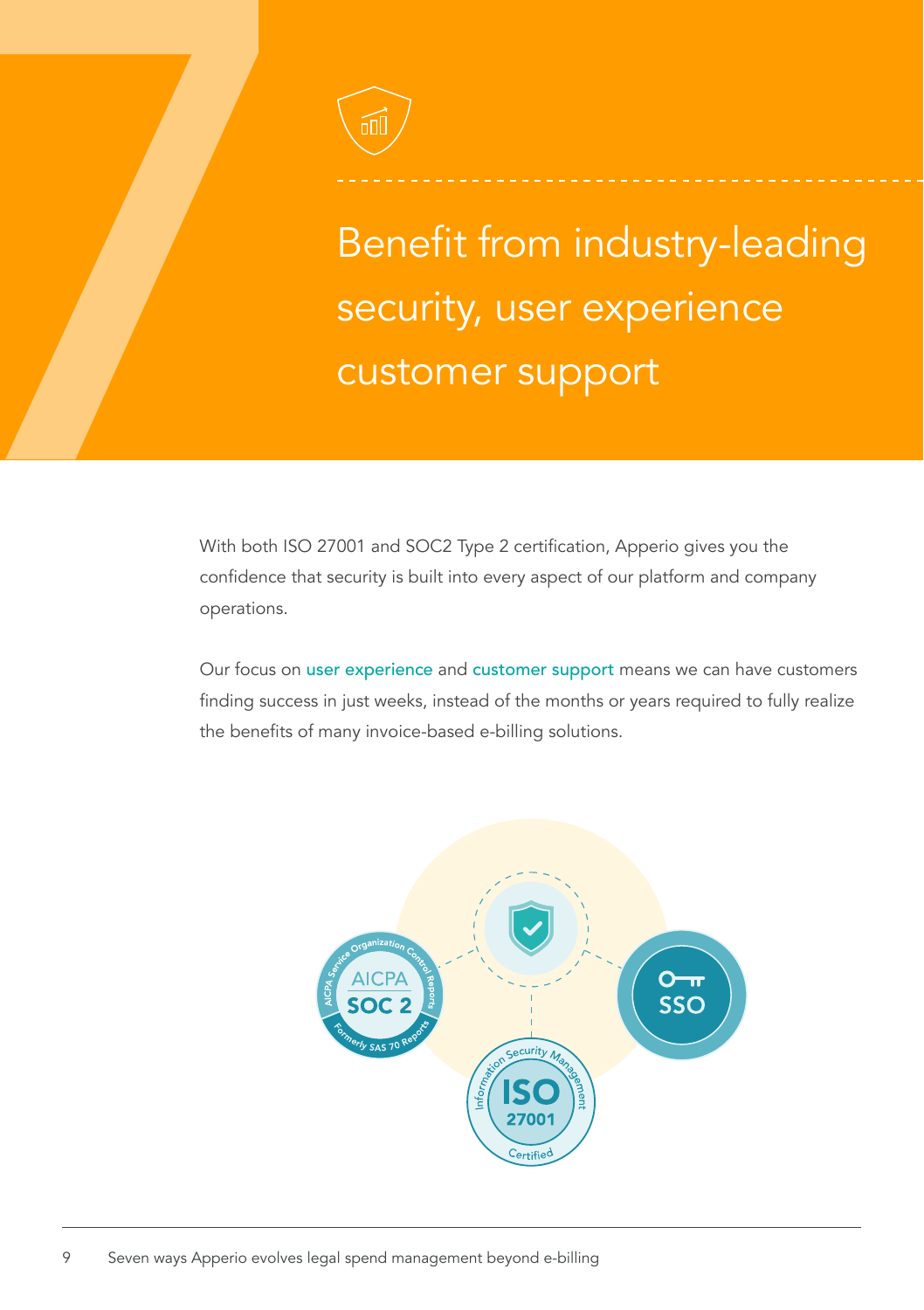### See Apperio in action

The Apperio platform provides in-house legal teams with a proactive approach to control legal spend.

See for yourself and schedule a live demo by emailing [info@apperio.com](mailto:info%40apperio.com?subject=).